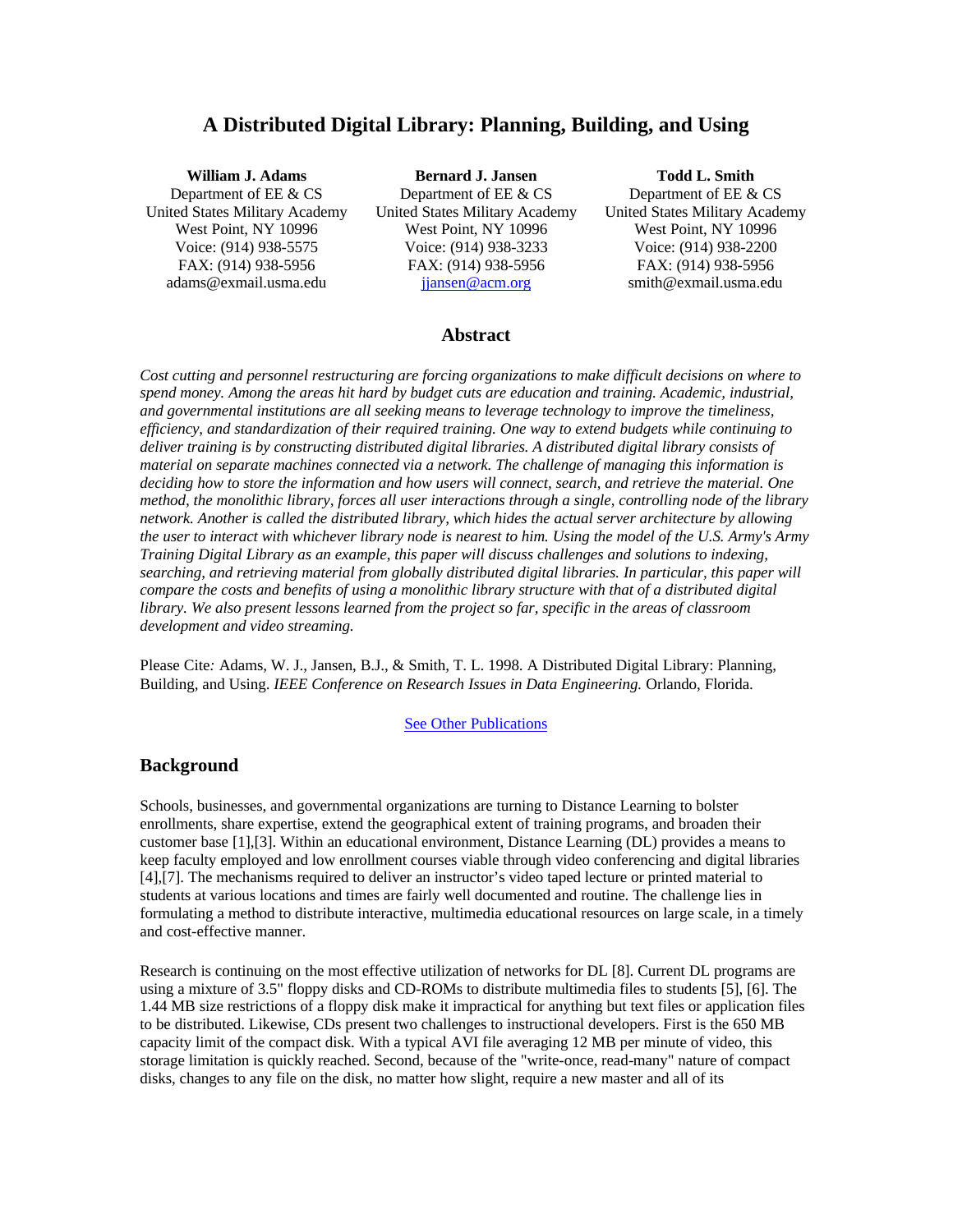accompanying charges, effectively erasing most of the savings realized through the use of CDs in the first place.

To provide learning materials quickly and efficiently to students, many schools have turned to digital libraries. Some institutions like the University of Minnesota, utilize a type of monolithic storage arrangement to provide learning material to a continuing education student population that is scattered over several hundred miles of the northern United States [2]. Others, like Virginia Tech use digital libraries as a reference store for local students [4]. While the exact methods of storage and retrieval may differ, both examples allow students access to repositories of multimedia information through some type of network connection. These server-based edifices allow any student with network access, either through a local area network or dial-up access, to access or browse learning material of any type. Because of the immediacy of server access by instructors and developers, the material is the most current it can be, without the lag time of disk mastering or disk distribution. As much, digital libraries become a natural extension of any distance learning plan.

## **Problem**

There are some issues with operating and maintaining digital libraries, however. These problems originate with the diverse nature of the user population. The variables in the retrieval equation are the users' connection method, connection speed, knowledge of search queries, and preference of file formats. The enormity of this problem becomes more evident when one looks at the global nature of the users of Army training material.

Digital libraries must be accessible if they are to be successful. Therefore, where the information is stored and how these storage sites are interconnected is of concern. Where do we place the servers and how do we connect them to each other? Of equal importance is that material in the digital library must be arranged and organized so that users do not spend an inordinate amount of time searching for the material they need.

## **Solution**

The best manner to accomplish these tasks is still a subject for research in the networking, information retrieval, and digital library fields. However, some trends are emerging. There are two ways to ensure accessibility. The first method is to consolidate all the material at a single site. This method is suitable for small schools or single colleges, institutions with a narrow range of topics or a small staff of developers. Larger, more diverse organizations need a more distributed solution. The organization and retrieval of networked information is also an on-going research area.

The exponential growth of the World-Wide Web (Web) can provide much information about the characteristics one can expect from a digital library's typical users. Although this is valuable information, the Web may not be the best model for organizing information in a digital library. The closed nature of digital libraries provides organizations with indexing and storage opportunities not available to the Web. Another way to view this is to think of DL as the Web with some forced structure and chosen proponents for a given subject area.

While the investment in technology has been extensive, one of the remaining challenges is deciding on the best design to facilitate access and retrieval of information from the schools' digital libraries. The remainder of this paper focuses on the discussion and the decision-making rationale so far for a major distance learning project for the US Army. The goal is to share our experiences, successes, and lessons learned in order to aid other institutions in the development of their DL programs and digital libraries.

## **Background**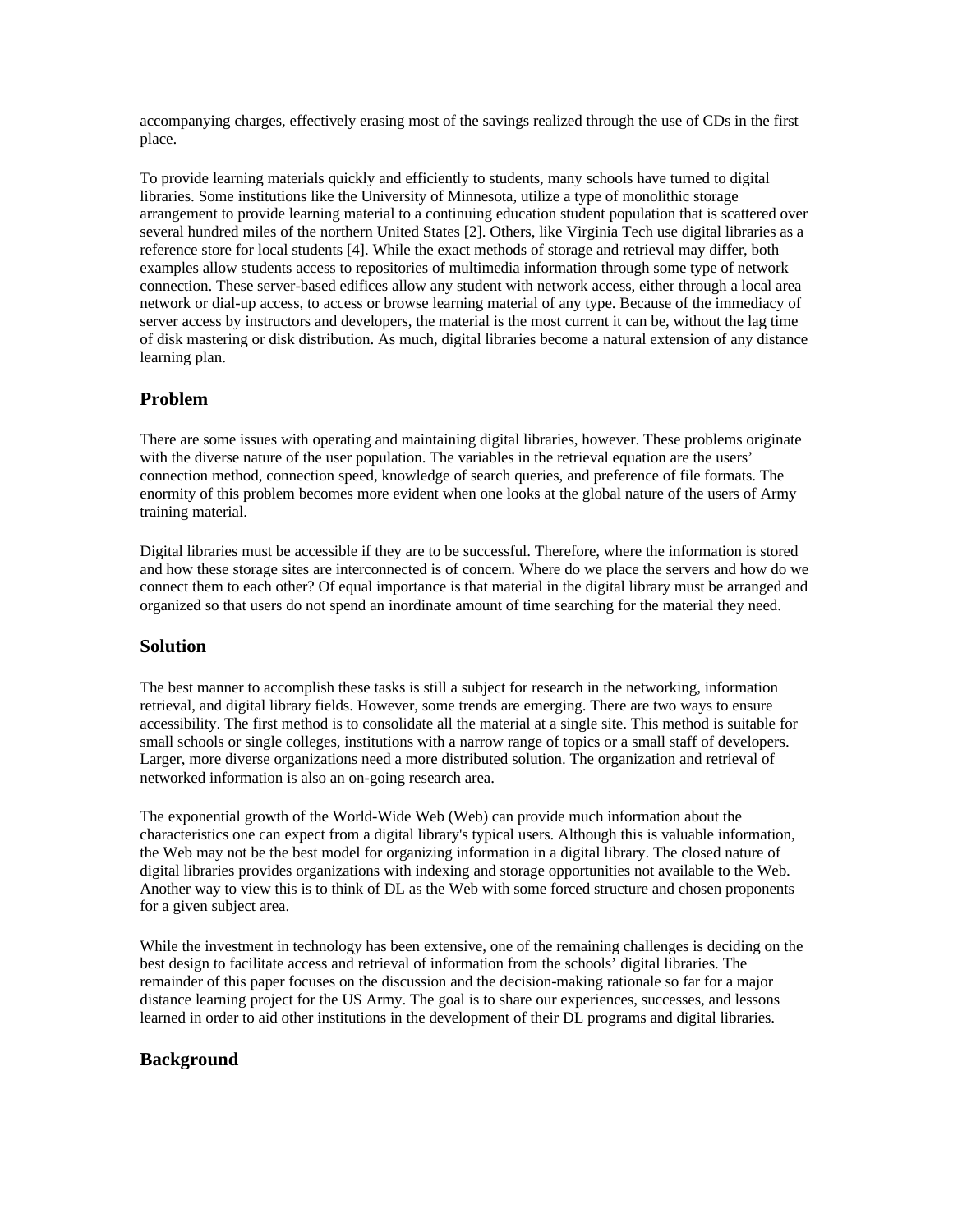The United States Army has made a significant investment into distance learning capabilities. The goal is for soldiers to be able to access training material from any location. In 1995, the U.S. Army's Training and Doctrine Command (TRADOC) embarked upon a plan that is intended on "leveraging technology to improve training" at the 21 Army schools [9]. TRADOC is similar to a University and the 21 TRADOC schools are similar to a Department within the University. A significant difference though is geographical dispersion.

The 21 TRADOC schools are in various locations across the United States. TRADOC is responsible for developing the training doctrine, the training material, training standards for both military tasks and doctrine. Previously, TRADOC distributed this material via hard copy. The organization then moved to disk distribution; however, this soon proved unworkable on a global, Army-wide scale. TRADOC began exploring other options for distribution.

The long-term intent of the Army Distance Learning Plan (ADPL) is to provide high-quality, standardized training material to soldiers around the world. By providing access to this material, soldiers can receive training or review material in any combination of locations. First, attendees of resident courses will access training material in the classroom through local area networks. Second, upon returning to their workplace the soldiers can review the material from their local education centers, armories, Reserve Centers, or their offices by way of the Internet. In the near future, soldiers will use the Internet from their home, using their personal computer.

There are many ways to quantify the efficiency and cost-effectiveness of this vision. The most immediate means are strictly monetary. The cost of connecting users is undeniably less than the amount currently spent on: mailing and updating course books for correspondence and nonresident courses; travel and per diem costs for resident training; and the lost productivity of students that have to travel. The greater, but harder to quantify, benefit is the guarantee of standardized, on-demand training anywhere in the world. This benefit is especially important for the military, with a large, mobile, and geographically diverse population.

The key component to this architecture is the backbone connectivity that will be used to transfer the training material between school and student, provided in this case via the Internet. The Internet does not provide instant access to the DL; but it does provide a global path. Each DL on the network would contain a cached copy of material from other DLs. If the cached copy were too old or too big to store, then the local DL would request an update from the source DL.



Within the ADLP, the training material that is transported over the network is a combination of multimedia files. Video, audio, and text are the three largest components of learning resources. Once these materials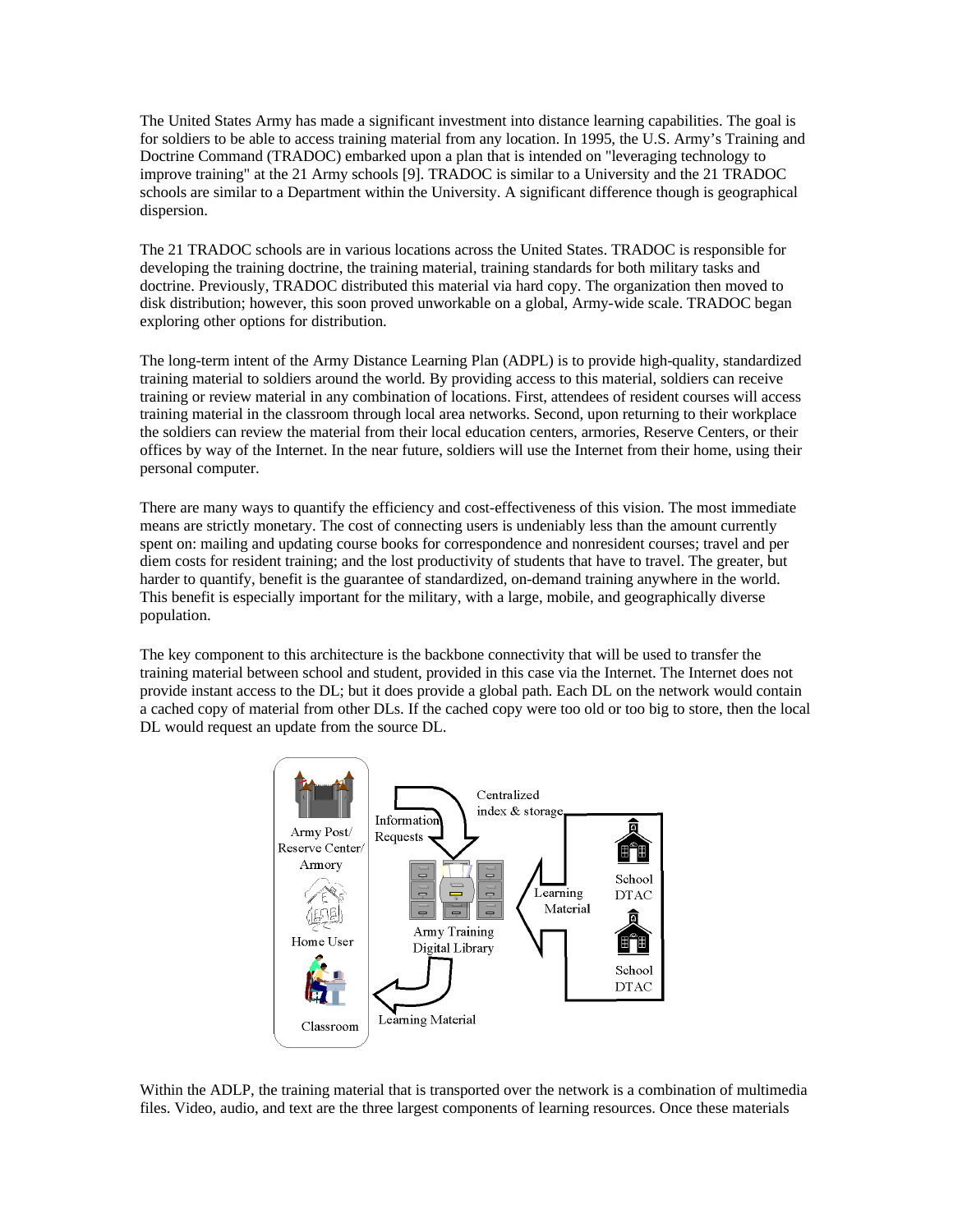are retrieved from their source, they are temporarily stored at the network access point's Digital Training Access Center (DTAC.) From the DTAC, users can view and replay the material at their convenience, for their use or for a class.

The planned training environment redefines the concept of the training site. The training site could be a school classroom, a learning lab at a military post anywhere in the world, or a National Guard Armory. Regardless of its location, the site is equipped with a set of hardware that enables a specified set of functions. These functions include: Internet access, World Wide Web browsing, multimedia capability, and local area network connectivity.

The distance learning retrieval process works as follows:

- 1. A soldier arrives for training. He accesses the local DTAC and requests training material.
- 2. The local DTAC searches its index of material that is currently stored there. If it finds what the user needs, the DTAC notifies the user that requested material is available and returns a list of Uniform Resource Locators (URLs) of the appropriate files. The process now jumps to step 5.
- 3. If the requested material is not on the local DTAC, the request is forwarded to the ATDL to find the course material he needs. This material supports correspondence courses, individual professional development, on-the-job training, or review of material learned at a previous resident course.
- 4. The ATDL searches its database to find course material related to the soldier's request. It returns a list of material in the form of URLs of the appropriate files. The DTAC displays the list of material with estimated download times, calculated from the current network load. The user can select any or all of the material, which is then downloaded to the local DTAC.
- 5. Once this download is complete, the DTAC notifies the user and prepares for delivery.

Delivery is dependent on both media and the user. Text, either in the form of HTML or Adobe Acrobat files, is downloaded to the user via a Web browser. Audio and video files represent more challenges however, although streaming products have simplified their delivery.

## **Discussion of access**

We explored two options concerning storage and assess to information: a monolithic and a distributed solution. It is the management of the DTAC and its material that is at the heart of the challenge of a distributed digital library. The challenge is how to manage the storage, access, and retrieval of material from the DTACs.

## *The Monolithic Solution*

Consolidating all an institution's academic material on a single server has several seductive benefits. Consolidated digital libraries can be easier to index, and users only have a single location to access. Figure 1 illustrates this concept. Unfortunately, after analyzing this option, the problems quickly outweighed the benefits. First, the challenge of providing users with a satisfactory response time is very involved. This is comprised of getting enough bandwidth to the site, spreading the traffic load among several servers, and providing security against the eventual hardware failure or network interruption.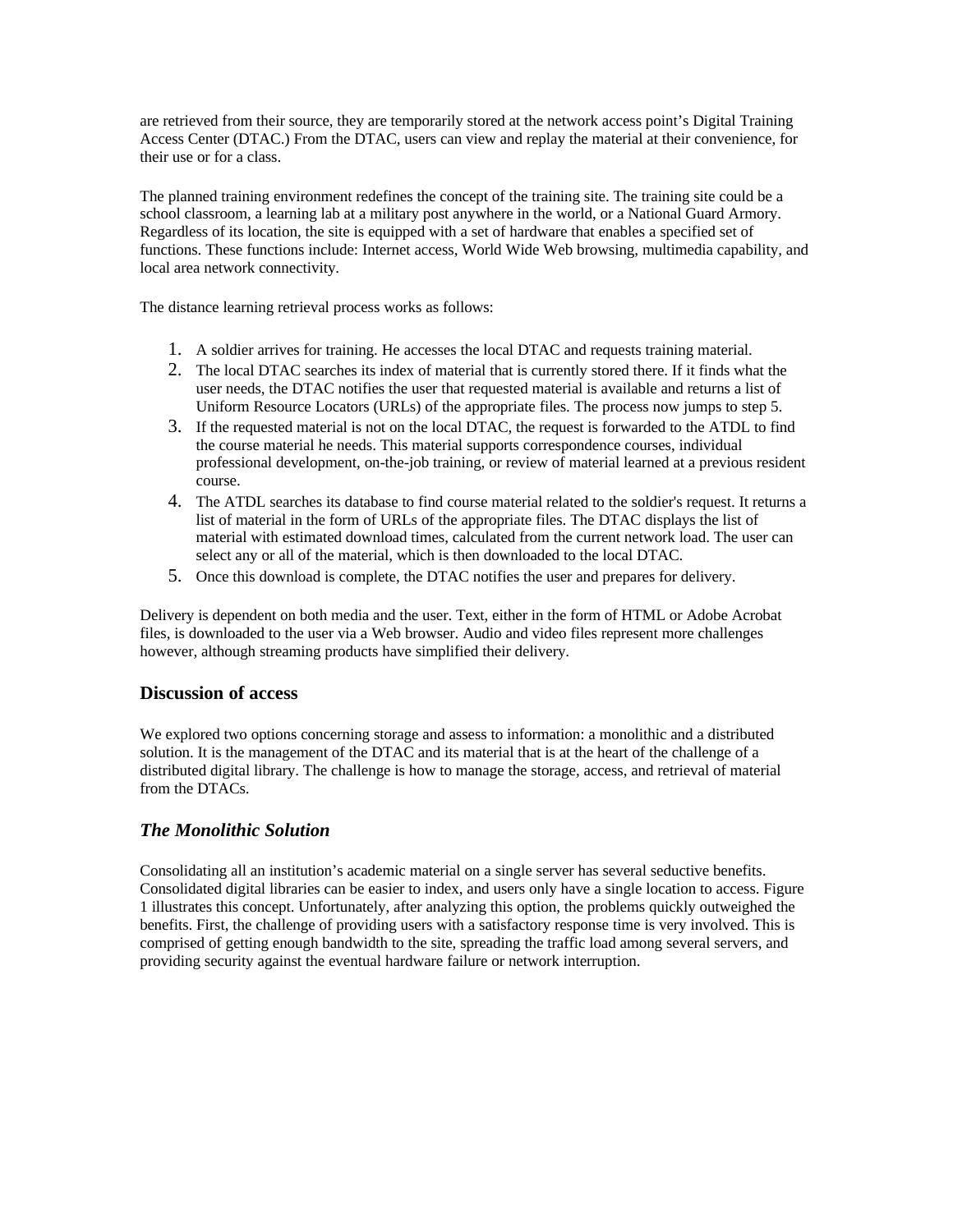

Other, more subtle problems are also present. The first is the fact that a centralized library often has the unintentional effect of absolving the authors of ownership of their material. Each school is the proponent for a specific area of doctrine and training. For example, the Signal School at Ft. Gordon, Georgia is responsible for writing and maintaining all the Army's communications doctrine. This problem exhibits itself in difficulties in getting material updated, defeating the primary purpose of making material available electronically in the first place. Second, access and download times are proportional to the user's distance from the library. This could have the effect of undermining user confidence in the library's services. This is especially important concerning the TRADOC mission of providing training materials and courses to soldiers world-wide.

The schools (which own the DTAC machines) plan to use the DTAC as a place to store developmental materials. This would complicate indexing and retrieval because of the additional layer of marking to prevent users from accessing material that is not ready for distribution. It would also complicate the updating and transferring of information from the schools generating the training material.

## *The Distributed Solution*

The distributed solution has some apparent problems. Namely, the information is not centrally located; therefore, it can be more difficult to manage. This is true in terms of hardware, networking, and information retrieval. Figure 2 illustrates this distributed concept.

The distributed model has several advantages, however. For example, the distributed model provides a location and space for schools to develop and distribute material. Approved material is placed in a specific directory structure where a master index would know to look for it. A distributed model also has the advantage of eliminating a single point of failure. A mirror plan can be implemented where is one server is down, another server with a copy of the information can still provide access to users. With information stored locally, the authors retain ownership of the documents and multimedia stored on their server. The distributed model also can reduce access time for certain users, especially if highly utilized information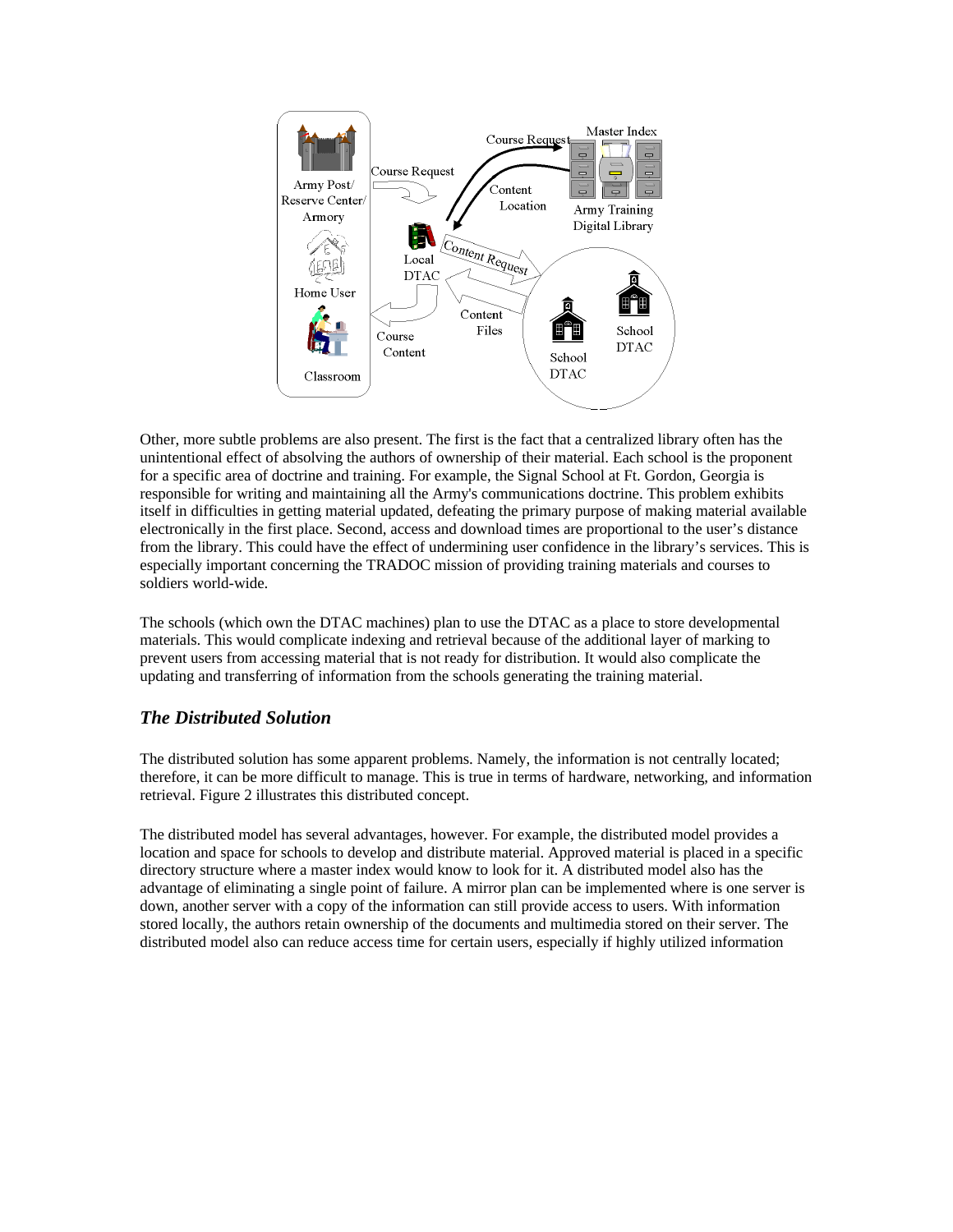

is mirrored to different geographical locations. Several researchers have studies the workloads of servers and proxies [13][14]. The distributed model would provide space for development and distribution needs. Approved material would be placed in a specific directory structure where the master index would search, catalog, and retrieve it.

## **The Distant End**

Many discussions of digital libraries and distance learning architecture focus almost exclusively on the network and the servers. This is understandable considering that this aspect of the architecture is many times the most exciting. However, the distance end, i.e., the classroom itself is to the user the most important component of the system. For it is here that the student and professor will interact. It is here that the system must perform. Figure 3 is a computer model of our existing classroom, modeled in OPNET, a military networking modeling and simulation application.

Since the development of the classroom has received so little attention, many may be unaware of the expensive involved in setting up a classroom capable of supporting the wide range of digital library media and mediums. The media may include text, images, video, etc. The medium may be a intranet in addition to a connection to the Web capable of supporting multiple and simultaneous accesses. Plus, there is all the normal support required for a professor in a classroom. Additionally, we have discovered that to take full advantage of the new technology and to emphasis small group exercises, some modifications to the standard lecture hall environment are desirable.

These modifications include, among others, flooring to accommodate the network cabling, projectors for viewing of instructor or student computer screens, and even special sound proofing for the classroom walls. As an example, in our prototype classroom the expenses total over \$\$270,000. Table 1 presents an itemized expense list for a classroom capable of supporting multimedia instruction. As one can see, a fully equipped, multimedia classroom can be rather expensive.

| <b>Item or Component</b>   | Cost in US   Comments<br>dollars |  |
|----------------------------|----------------------------------|--|
| Instructor Station         |                                  |  |
| • Projector                | \$7,378.00                       |  |
| $\bullet$ Video Visualizer | \$4,305.00                       |  |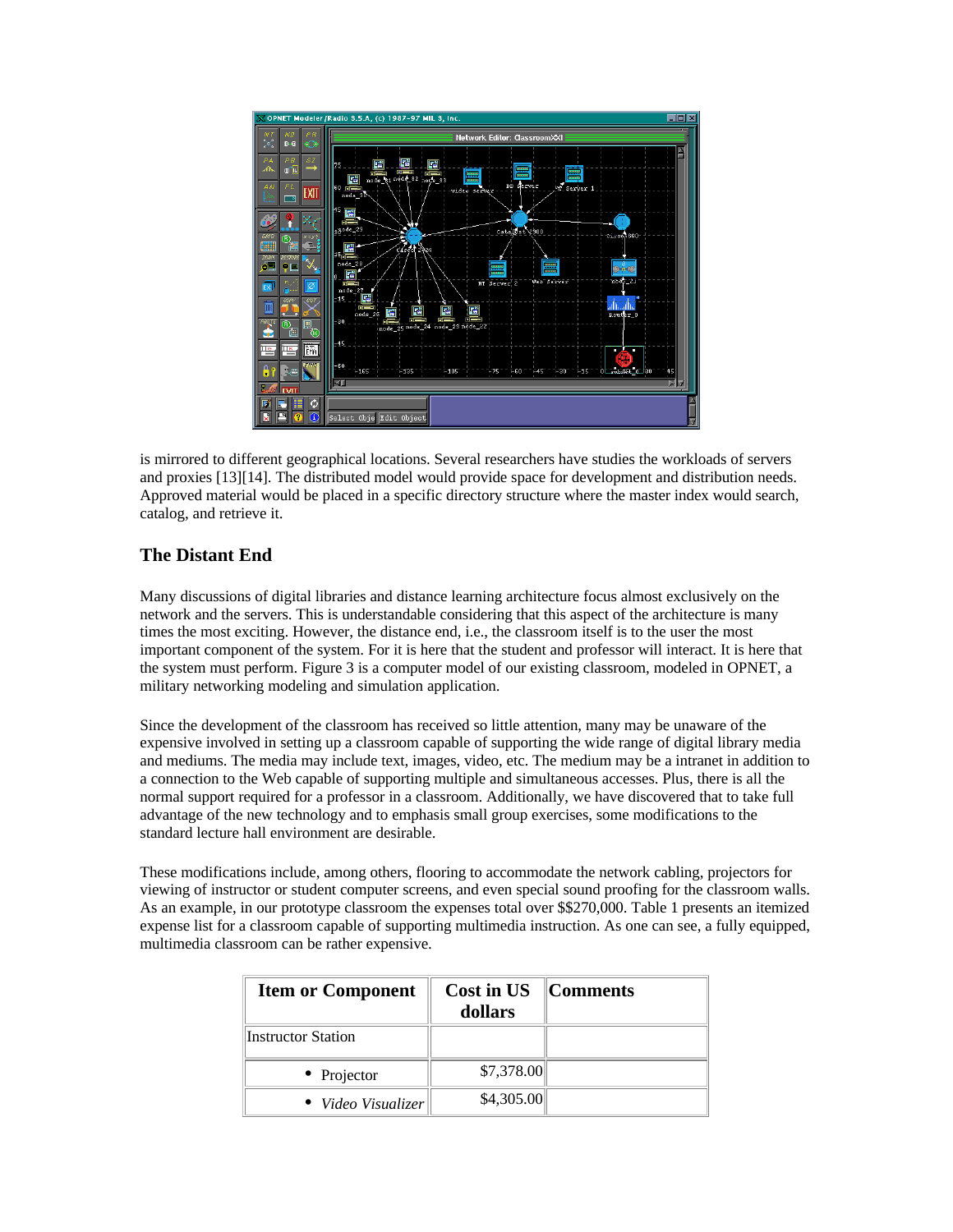| Computer                       | \$3,500.00           |                                                                                                                |
|--------------------------------|----------------------|----------------------------------------------------------------------------------------------------------------|
|                                |                      |                                                                                                                |
| <b>Classroom Modifications</b> |                      |                                                                                                                |
| Flooring                       | \$47,425.00          |                                                                                                                |
| Lighting                       | \$5,000.00           |                                                                                                                |
| <b>Wall Covering</b>           | \$30,600.00          |                                                                                                                |
| Furniture                      | \$15,300.00          |                                                                                                                |
| Chairs                         | \$16,305.50          |                                                                                                                |
| Tables and Desk                | \$5,600.00           |                                                                                                                |
|                                |                      |                                                                                                                |
| <b>Classroom Computers</b>     |                      |                                                                                                                |
| Compaq Laptop                  | \$2,423.00           |                                                                                                                |
| Laptops                        | \$57,760.00 20 total |                                                                                                                |
| Scanner and<br>Printer         | \$2,500.00           |                                                                                                                |
| Network                        |                      | \$7,000.00 Supplemented by<br>existing university<br>equipment (i.e., cable,<br>router, switch,<br>connectors) |
| Server Upgrades                |                      | \$6,200.00 Plus an additional server<br>from the university                                                    |
| Video Server and Software      |                      | \$59,000.00 Due to the nature of the<br>project, purchased this<br>particular server for<br>evaluation.        |
|                                |                      |                                                                                                                |
| <b>Grand Total</b>             | \$270,296            |                                                                                                                |

#### **Table 1: Items and Cost of Multimedia Capable Classroom.**

There are three general groups of equipment purchased for Classroom XXI, User Classroom Computers, Networking, and Servers. For the classroom:, we purchased twenty (20) laptops (P166, 80 MB RAM, 2.1 GB Hard Drive, NT 4.0 Workstation). Each laptop has a 100 Mbps 3Com FastEtherLink PCMCIA card.

For the Networking component, there are 36 CAT5 UTP connections installed in the classroom. Eventually these will be complemented with 36 multi-mode fiber drops as well. All network connectivity is through boxes recessed into the floor of the classroom. The UTP drops are connected to two 24 port Cisco Catalyst switches. This enables us to have a star network configuration connecting users to the servers, which are in an adjoining room.

In order to operate as a stand-alone classroom outside of the university network, we've procured and installed a range of servers for use by the students in the classroom. The TRADOC's current DTAC architecture calls for a web server (Nina), a file/database server (Pinta), and a hypercube video server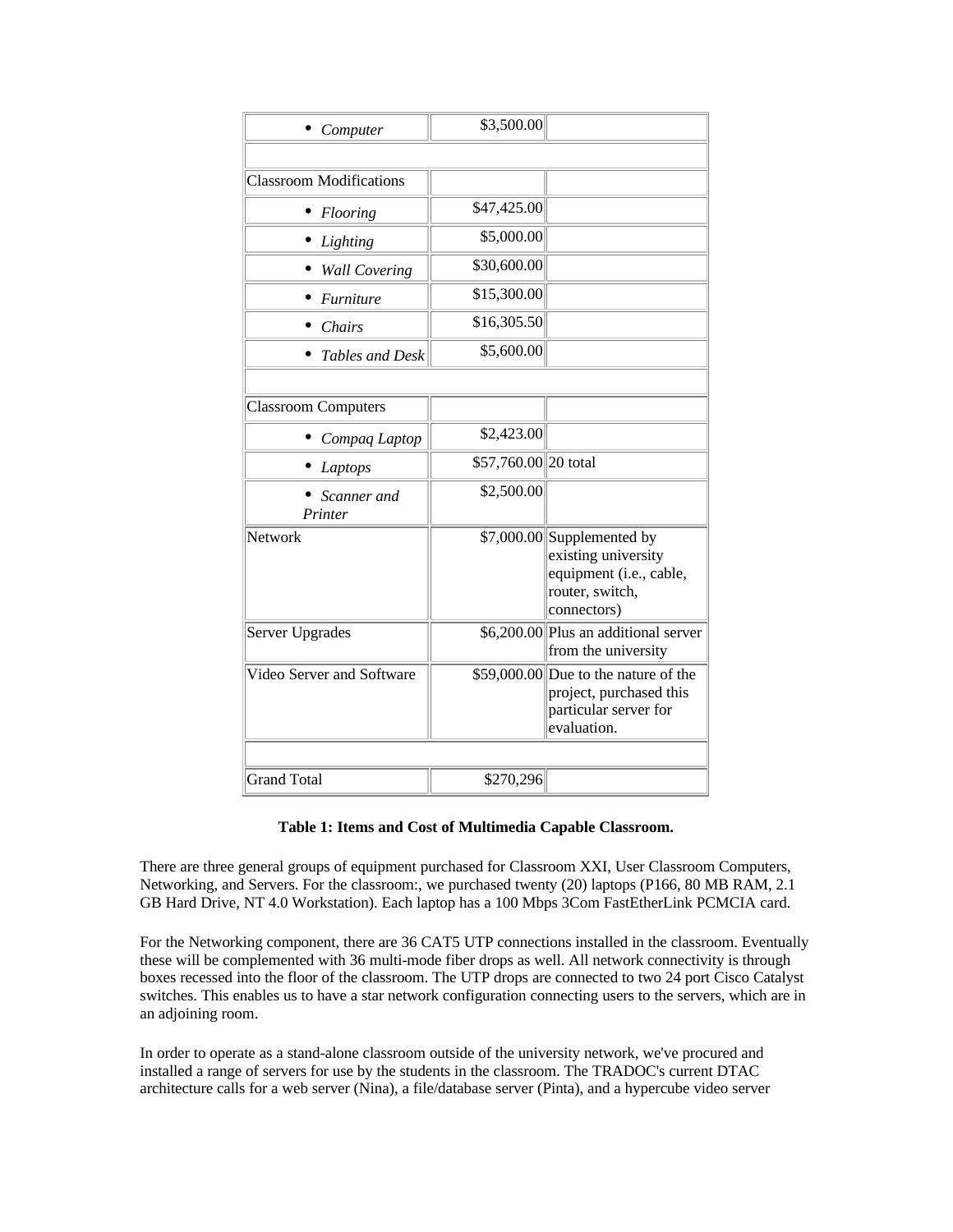(Santa Maria). These servers store training material in an Oracle database. Users make requests through the web server interface.

Nina and Pinta are dual processor Pentium Pro 200's with 128 MB Ram and two hard drives for 4 GB hard drive storage. They use the onboard 10/100 Etherlink cards for network connectivity and operate under NT 4.0 Server. Santa Maria is a dedicated video server with 4 processors arranged in a hypercube. Each processor runs under a proprietary version of Unix called Transit and shares 512 MB RAM. Santa Maria is administered through the web server.

In addition to the three DTAC machines, we have procured and installed a primary domain controller (Isabella) and a backup domain controller/DNS server (Ferdinand). Isabella is a 486/66 with 64 MB Ram and a 2.1 GB hard drive. Ferdinand is a P200 with 32 MB Ram and 2.1 GB hard drive.

#### **Video from Source to Classroom**

One of the primary goals of this project is to delivery multi-media files to the user. Multi-media applications tax almost every component of a digital library, the network, data storage, the operating system, servers, and the processors on the user machines. Despite the increased research concerning digital libraries, there are still many unresolved issues, especially in the area of delivery of multi-media files. For example, many some digital library projects desire to use network-delivered multimedia files. Rather than downloading video files, students would use streamed videos that have been indexed and linked to concepts, which the video supports. Streamed video has a lot of advantages in the teaching environment.

What is not usually mentioned, however, is that the cost of providing enough bandwidth to each student workstation to enable television-quality video can be prohibitive. A small (120 x 160 pixel) window can require a significant investment of networking resources per workstation. Additionally, the benefits of the networking can be realized only if the workstation hardware can support video decompression without degradation of quality. We wanted to test if our infrastructure could support the goal of streamed video.

We were interested in whether or not our system (i.e., the network, servers, end user computer systems) could support streamed video. Unfortunately, we could locate no published data on this subject, much less for a given set of hardware. So, we decided to determine this for ourselves.

For our experiment, we wanted to maximize control of the bandwidth while at the same time providing significant traffic. The USMA network's average bandwidth utilization rate is 9% on a FDDI backbone, and the maximum-recorded utilization rate has been 30%. We wanted to approximate this range of traffic in a controlled setting.

We chose a USMA football game that the campus television studio was broadcasting tape-delayed at 9:00 p.m., on a Saturday. The video signal was broadcast over the campus television system, and we captured it using a Dual Processor, Osprey Video Real Encoder (200 MHz Pentium). We configured the software to encode at the maximum quality, which required a constant stream of 500 Kbps from a RealVideo Server. This is a commercial video server capable of delivering 15 frames per second.

The digital stream was then forwarded to a second machine along a shared 10 Mbps channel. This machine was a Dual Processor Server with two Pentium 166s. It contained the Real Video Server, which distributed the signal to the Campus-Area network. Figure 3 illustrates the server configuration.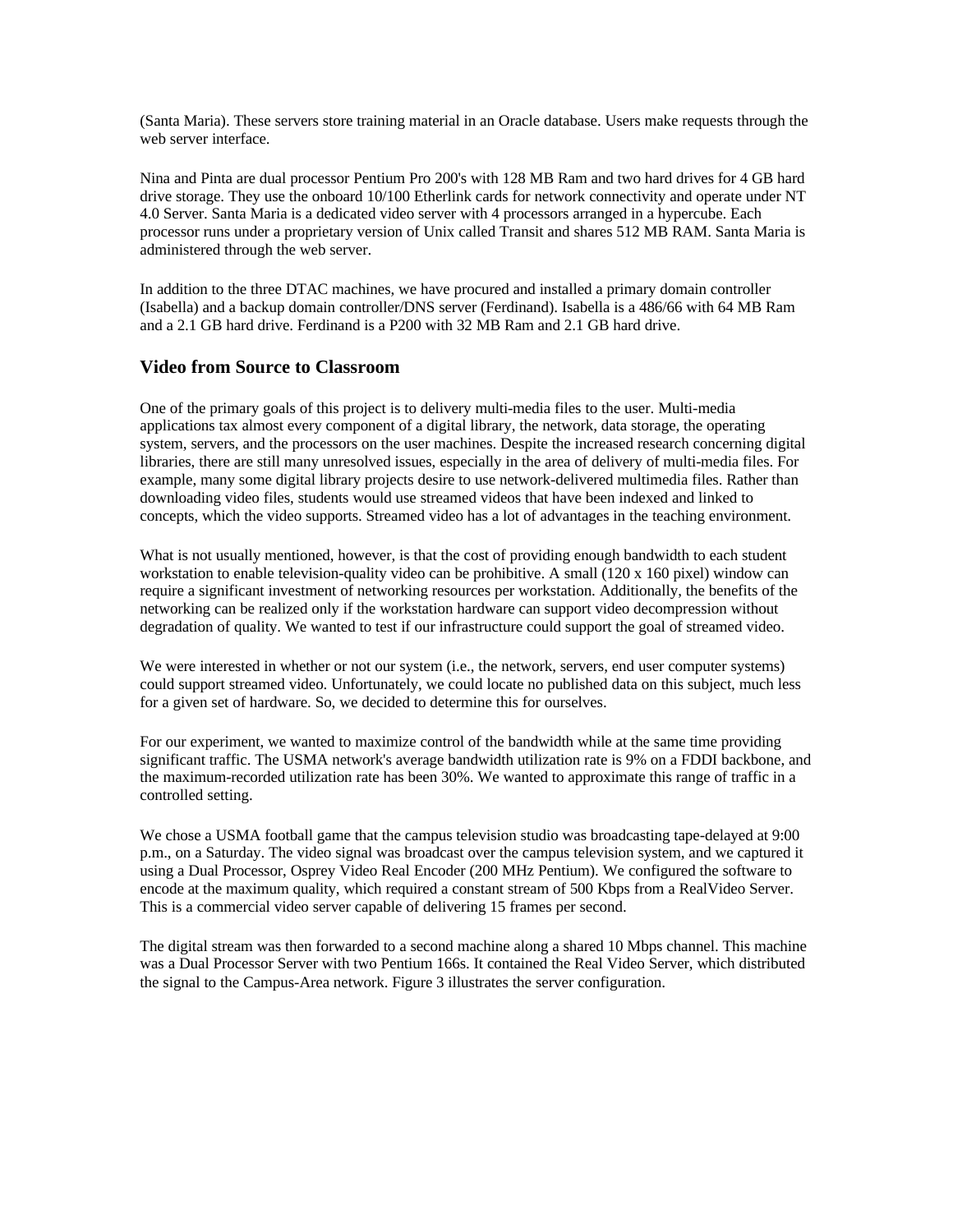

**Figure 3: Server Configuration.**

Video requires bandwidth that can exceed the capabilities of even the most robust networks. Equation 1 shows that a "postage-stamp" size window requires almost 100 Mbps without dropping any frames. Equation 2 shows the same for a "half-screen" window except that the requirement quadruples. Note that this does not include the audio requirements, which can exceed 1 Mbps.

$$
\frac{176 \text{rows}}{\text{frame}} * \frac{144 \text{ pixels}}{\text{row}} * \frac{256 \text{bits}}{\text{pixel}} * \frac{15 \text{ frames}}{\text{sec}} = 97 \text{ Mbps}
$$
\n
$$
\frac{352 \text{rows}}{\text{frame}} * \frac{288 \text{ pixels}}{\text{row}} * \frac{256 \text{bits}}{\text{pixel}} * \frac{15 \text{ frames}}{\text{sec}} = 389 \text{ Mbps}
$$

On a 10 Mbps or even 100 Mbps network, uncompressed video is not possible; however, most vendors provide compression in the range of 1:1 to 200:1. The resulting bit streams can range from 8 Kbps to 600 Kbps depending on the quality of the stream. We set the Real Video Server at the maximum quality setting which provided 15 frames per second at 500 Kbps per stream. Television quality is 30 frames per second. For the experiment, we had 19 workstations in a classroom requiring 19 streams or 9.5 Mbps.

The initial results were disappointing. We were able to receive a maximum of 5 frames per second regardless of the number of workstations receiving the live stream. Surprisingly, the network measured 5% utilization, and the average classroom processor utilization was 60%. We determined that the bottleneck was the Video Encoder coupled with the 10 Mbps segment between the Video Encoder and the Video Server. Figure 4 shows the processor performance of a typical machine when decoding the live stream. The variation is caused by the normal and 2X frame size provided by Real Video. Doubling the frame size increased the processor utilization by an average of 15%.

Next, we streamed a previously encoded file. This test more closely simulated our intended purpose, which was to stream video lessons or assignments from a server. In the worst case, all nineteen machines would be viewing video simultaneously, and we were able to accomplish this task. Although this test better suited our purpose, it did not provide the operational test that we had originally desired.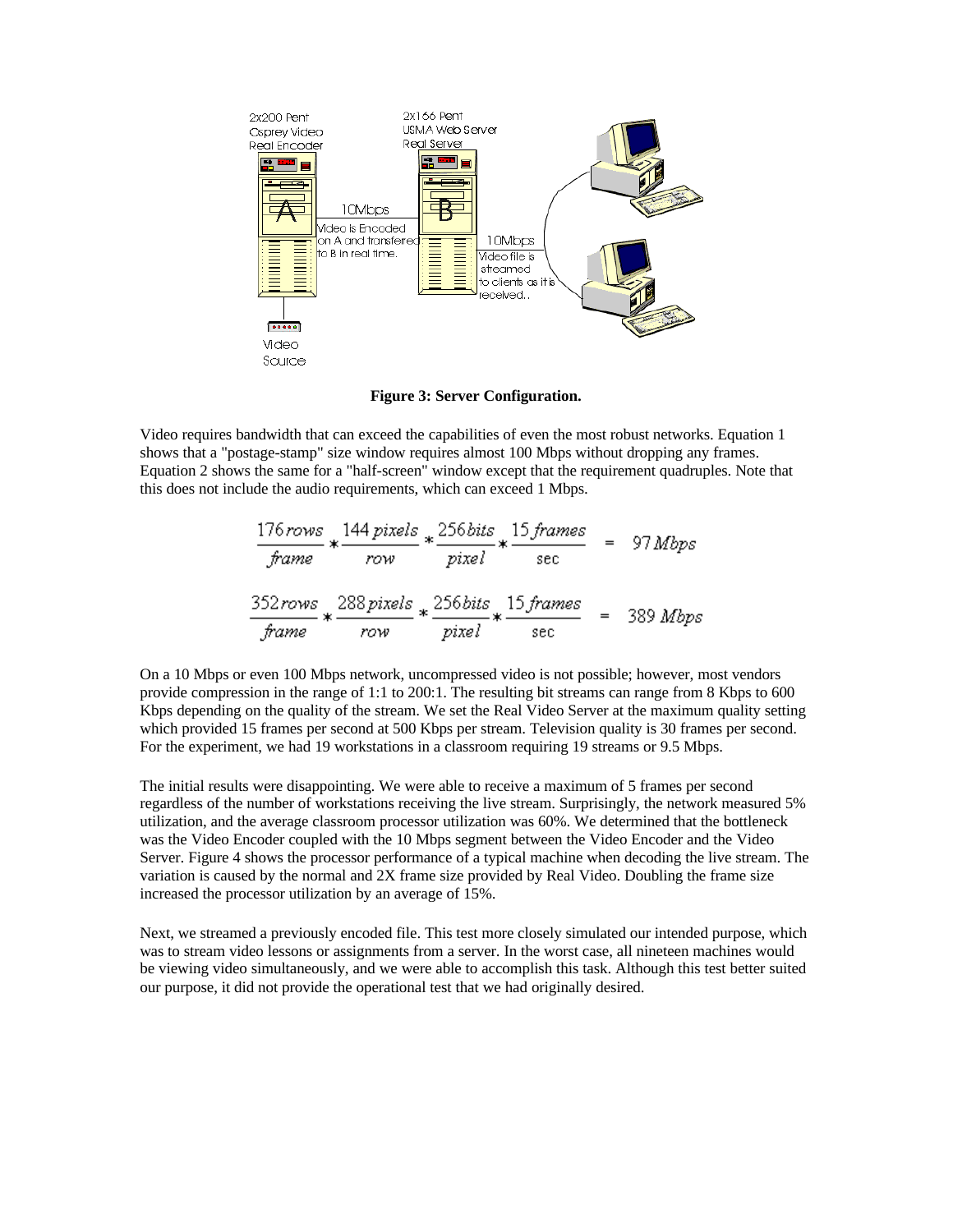

**Figure 4: Processor Utilization.**

Our bottleneck did shift from the Video Decoder to the workstation processor, however. We were now able to achieve 15 frames per second on each workstation. The total bandwidth requirement was 9.5 Mbps, which was easily supported on our network. However, the Pentium 90 processors dropped several frames, as processor utilization reached 100%.

Although fifteen frames per second and a frame size of 352 X 288 was certainly adequate for comprehension, it was not enjoyable. Images experienced blurring and pixelization, and the video experienced momentary pauses. However, during a separate classroom trial, the majority of students indicated that the quality was adequate. One thing this experiment demonstrates is how far we have to go to address all of the practical, implementation issues of multi-media delivery from source to destination.

## **Summary and Conclusion**

Digital libraries, whether distributed across the globe or across a small campus, provide a quick and cost effective means to distribute learning resources to students, employees, or soldiers. Two methods to manage a digital library were discussed: monolithic and distributed. The monolithic system used a single point to store and deliver all the course material for the organization. While this simplifies the maintenance and indexing of the digital library, user access and information maintenance can present a problem. The monolithic method may be best suited for organizations with small, highly specialized information bases.

The distributed system requires material that is approved for distribution to be placed in a specific directory structure on the dispersed machines for a single master index mechanism to find. Users contact the system through the closest machine, which uses a distributed index to find the material requested by the user. This method is suited for large or widely dispersed organizations, since it optimizes user access and dispersed storage. As such, the distributed method is best suited for the military and other dispersed organizations. The distributed system does, however, increase the maintenance complexity since index updates and material transfers can significantly impact system performance. Choosing the best system requires an analysis of the organization, its location, its user population, and the type of material being provided to the users.

There must be a realization that there is a cost in establishing a multimedia infrastructure. These costs include those of the classroom and the computing and networking infrastructure to support multimedia delivery.